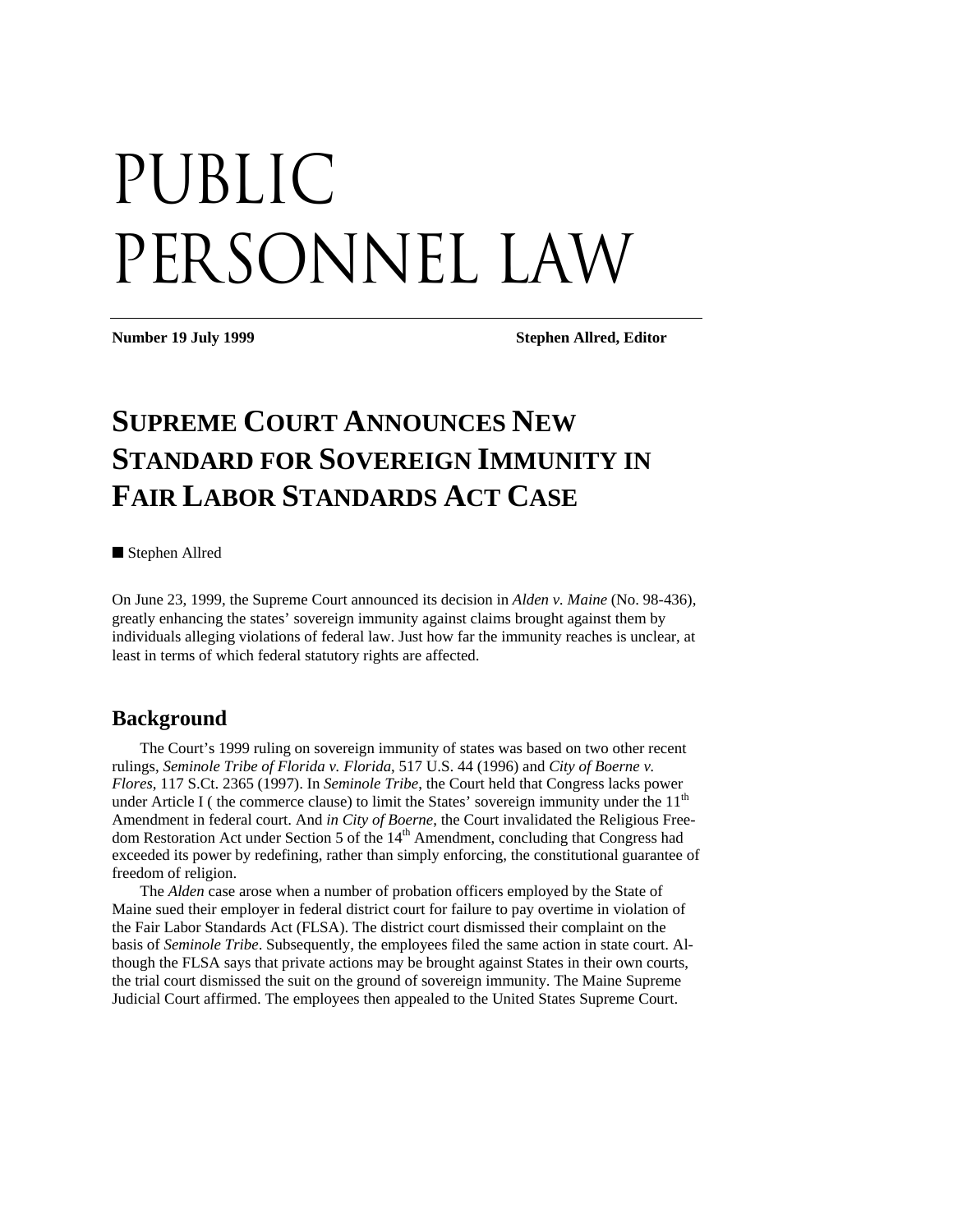# **The Majority Ruling**

In an opinion authored by Justice Kennedy, in which Chief Justice Rehnquist, Justice O'Connor, Justice Scalia, and Justice Thomas joined, the Court set out a lengthy review of the history of the Tenth and Eleventh Amendment. Prior Supreme Court rulings made it clear that the states' immunity from suit is a fundamental aspect of the sovereignty they enjoyed before the Constitution's ratification and retain today except as altered by the plan of the Convention or certain constitutional Amendments, stated the opinion.

Under the federal system established by the Constitution, stated Justice Kennedy, the States retain sovereignty. They are not relegated to the role of mere provinces or political corporations, but retain the dignity, though not the full authority, of sovereignty. The founding generation considered immunity from private suits central to this dignity. The idea that a sovereign could not be sued without its consent was universal in the States when the Constitution was drafted and ratified. In addition, the leading advocates of the Constitution gave explicit assurances during the ratification debates that the Constitution would not strip States of sovereign immunity. This was also the understanding of those state conventions that addressed state sovereign immunity in their ratification documents.

Continuing, Justice Kennedy noted that when, just five years after the Constitution's adoption, the Supreme Court held that Article III authorized a private citizen of another State to sue Georgia without its consent in *Chisholm v. Georgia*, 2 Dall. 419, the Eleventh Amendment was ratified. An examination of *Chisholm* indicates that the case, not the Amendment, deviated from the original understanding, which was to preserve States' traditional immunity from suit. Congress acted not to change but to restore the original constitutional design. The majority then stated that Congress may exercise its Article I powers to subject States to private suits in their own courts only if there is compelling evidence that States were required to surrender this power to Congress pursuant to the constitutional design. Neither the Constitution's text nor the Court's recent sovereign immunity decisions establish that States were required to relinquish this portion of their sovereignty, Justice Kennedy said.

The theory and reasoning of the Court's prior rulings also suggest that States retain constitutional immunity from suit in their own courts, the opinion continued. A review of the essential principles of federalism and the state courts' special role in the constitutional design leads to the conclusion that a congressional power to subject nonconsenting States to private suits in their own courts is inconsistent with the Constitution's structure. Federalism requires that Congress accord States the respect and dignity due them as

residuary sovereigns and joint participants in the Nation's governance. Immunity from suit in federal courts is not enough to preserve that dignity, for the indignity of subjecting a nonconsenting State to the coercive process of judicial tribunals at the instance of private parties exists regardless of the forum. Private suits against nonconsenting States may threaten their financial integrity, and the surrender of immunity carries with it substantial costs to the autonomy, decisionmaking ability, and sovereign capacity of the States. A general federal power to authorize private suits for money damages would also strain States' ability to govern in accordance with their citizens' will.

Justice Kennedy cautioned, however, that a State's constitutional privilege to assert its sovereign immunity in its own courts does not confer upon the State a concomitant right to disregard the Constitution or valid federal law. States and their officers are bound by obligations imposed by the Constitution and federal statutes that comport with the constitutional design. Limits implicit in the constitutional principle of sovereign immunity strike the proper balance between the supremacy of federal law and the separate sovereignty of the States. The first limit is that sovereign immunity bars suits only in the absence of consent. Many States have enacted statutes consenting to suits and have consented to some suits pursuant to the plan of the Convention or to subsequent constitutional Amendments. The second important limit is that sovereign immunity bars suits against States but not against lesser entities, such as municipal corporations, or against state officers for injunctive or declaratory relief or for money damages when sued in their individual capacities.

But turning to the specifics in this case, the Court held that Maine had not waived its immunity. Although the employees contended that Maine discriminated against federal rights by claiming immunity from this suit, the Court found no evidence that it has manipulated its immunity in a systematic fashion to discriminate against federal causes of action. To the extent Maine has chosen to consent to certain classes of suits while maintaining its immunity from others, it has done no more than exercise a privilege of sovereignty, the majority concluded. As a result, the employees had no cause of action against the state for the alleged failure to pay them overtime under the FLSA

## **The Dissent**

Justice Souter filed a dissenting opinion, in which Justice Stevens, Justice Ginsburg, and Justice Breyer joined. Justice Souter wrote that there is no evidence that the Tenth Amendment constitutionalized a concept of sovereign immunity as inherent in the notion of